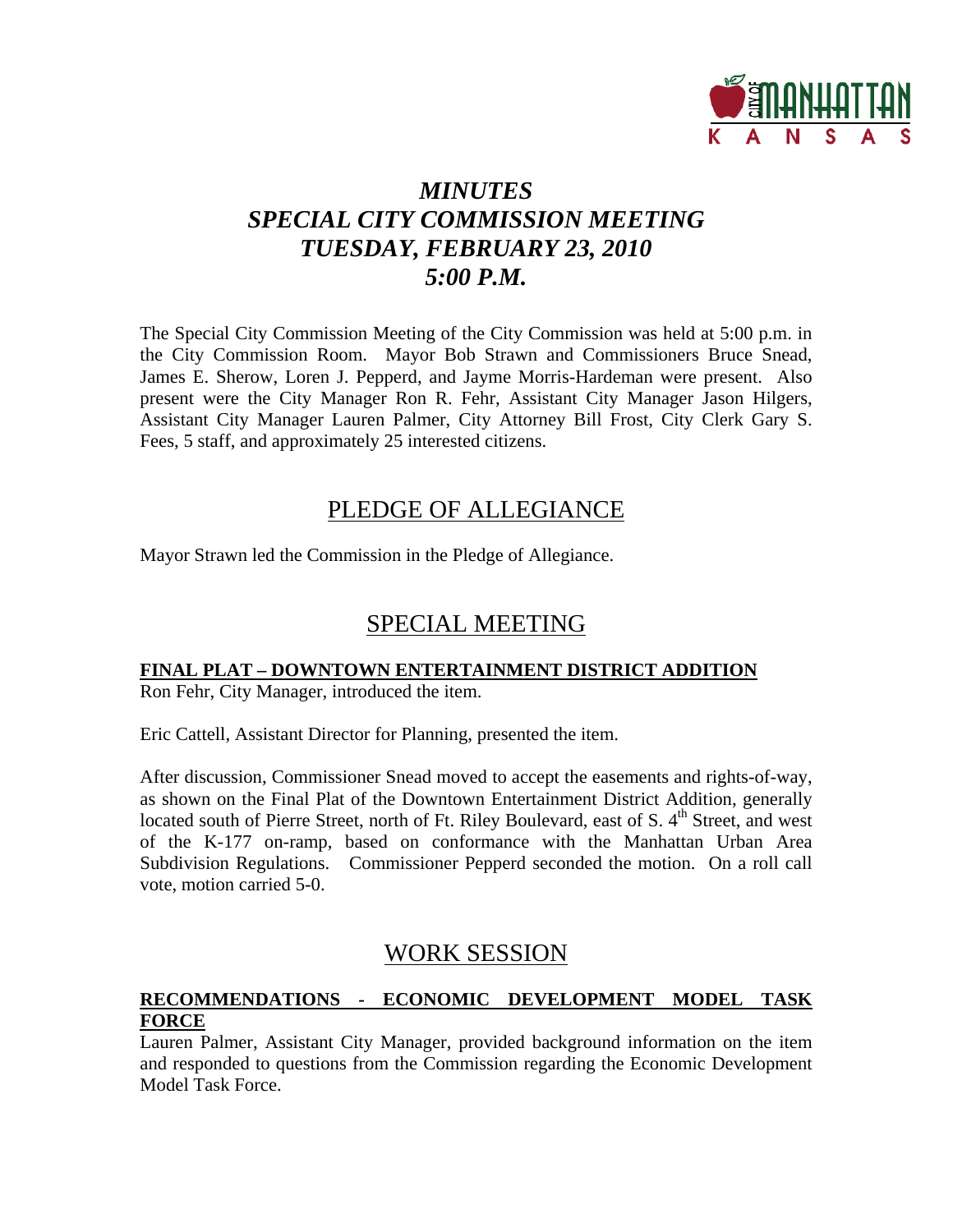## WORK SESSION *(CONTINUED)*

#### **RECOMMENDATIONS - ECONOMIC DEVELOPMENT MODEL TASK FORCE** *(CONTINUED)*

Don Wissman, Co-Chair, Economic Development Model Task Force, provided recommendations to the Commission for base wage structure, community return on investment, community fit, benefits, and risk review for the proposed economic development model. He then responded to questions from the Commission.

Eric Higgins, Co-Chair, Economic Development Model Task Force, presented items for future considerations of economic development funding. He then responded to questions from the Commission regarding the definition of economic development and suggested plans to move forward with utilizing economic development.

Jane Gibson, 1427 Leavenworth Street, Chair, Manhattan Living Wage Coalition, informed the Commission that living wage policies are good for business and mean fewer tax dollars needed to support social services. She stated that the City should adopt a wage ordinance to pay all employees at least \$12/hour in order for a company to apply for City money and that the wage floor should be adjusted annually. In addition, the company needs to provide a health care plan comparable to the City's health plan for its employees.

Lauren Palmer, Assistant City Manager, responded to questions from the Commission regarding positions at \$10/hour and below and having a higher weighting for higher wages. She also responded to questions regarding what percentage of jobs means and how part-time employment is treated.

Don Wissman, Co-Chair, Economic Development Model Task Force, answered additional questions from the Commission.

Eric Higgins, Co-Chair, Economic Development Model Task Force, provided additional information on the new model proposed and answered questions from the Commission.

Lauren Palmer, Assistant City Manager, provided additional information on the current and proposed economic development model.

Debbie Nuss, 1419 Humboldt Street, representing the League of Women Voters, Task Force Committee member, stated that when the current model was approved in 2002, the League at that time urged the Commission to raise the wage from \$8/hour to \$8.80/hour and to award funds only to applicants who paid at least the wage floor. She stated that the League could not support a company receiving any credit if they had jobs that paid less than \$12/hour. She provided additional comments on the proposed economic development model and answered questions from the Commission.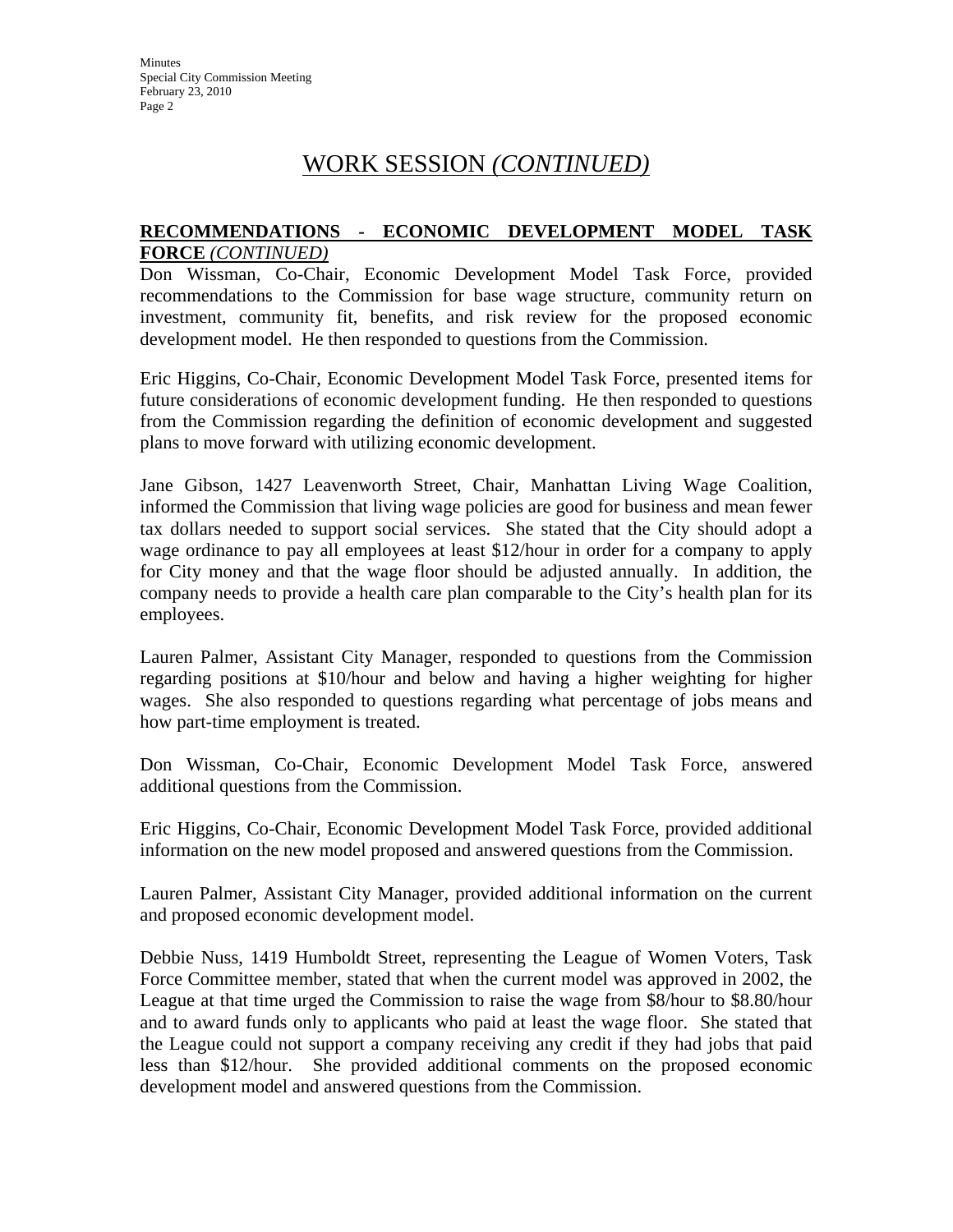# WORK SESSION *(CONTINUED)*

## **RECOMMENDATIONS - ECONOMIC DEVELOPMENT MODEL TASK FORCE** *(CONTINUED)*

Mayor Strawn asked Staff to survey other Kansas communities wage structures and other economic development model systems.

Eric Higgins and Don Wissman, Co-Chairs, Economic Development Model Task Force, stated that the Committee viewed wages and benefits as separate issues. They informed the Commission that there were three main issues the Committee was concerned with regarding benefits: 1) whether or not the company has a medical plan; 2) how much of the medical plan is paid for by the employer; and 3) the quality of that plan.

Geri Simon, 1728 Little Kitten Avenue, Flint Hills Living Wage Coalition Coordinator, asked the Commission to look at the Lawrence model and provided additional information on the item.

Ann Harts, 126 Longview Drive, Task Force Committee member, asked the Commission to focus on keeping Manhattan business friendly to new and existing businesses. She stated that she was pleased with what the Committee came up with and liked the higher credit for higher wages. She then answered questions from the Commission based on her expertise as a site location consultant and responded to questions from the Commission.

Lyle Butler, President, Manhattan Area Chamber of Commerce, answered questions from the Commission regarding the process and receipt of applications from prospective companies and how this model is beneficial as a tool. He stated that the Task Force Committee is trying to provide flexibility within the model for the Commission.

Lauren Palmer, Assistant City Manager, answered questions from the Commission regarding GE Aviation and stated that they chose not to accept the financial incentives offered to them. She answered questions from the Commission on the formulation for Return on Investment, stating it is a sophisticated model that looks at the return of tax dollars to the taxing jurisdictions.

Don Wissman, Co-Chair, Economic Development Model Task Force, thanked all the members of Economic Development Task Force Committee. He reminded the Commission that the Committee focused on the evaluation of the model for firms coming into or expanding in Manhattan.

At 7:15 p.m., the Commission took a brief recess.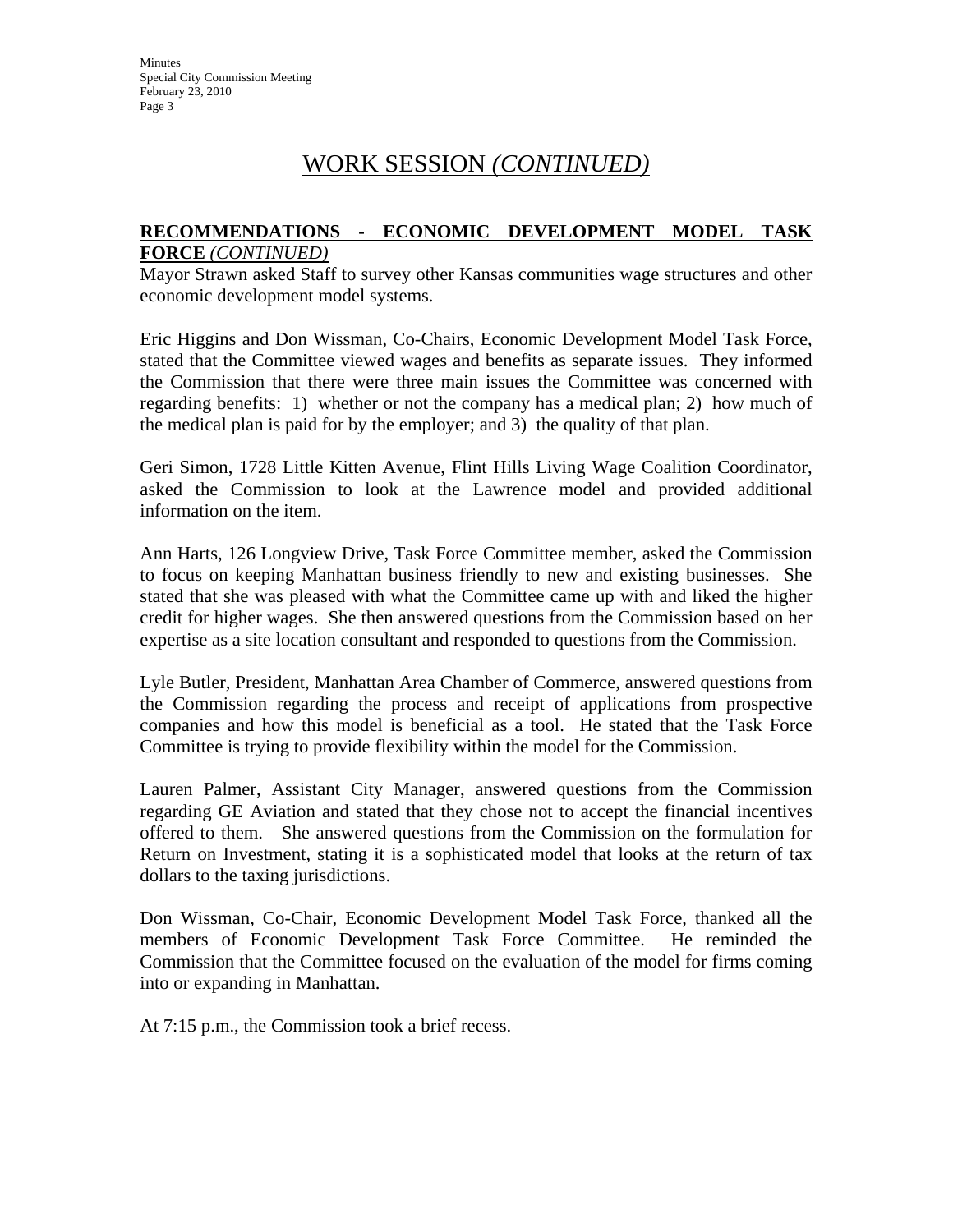# WORK SESSION *(CONTINUED)*

## **FACILITIES CONSERVATION IMPROVEMENT PROGRAM OVERVIEW**

Brian Williams, Assistant to the City Manager, introduced the item.

Chad Remboldt, Comprehensive Solutions Consultant, Trane Commercial Solutions, presented an overview of the Facilities Conservation Improvement Program.

Randy Jameson, P.E., Project Developer, Trane Commercial Systems, presented current energy expenditures and energy use analysis for the City of Manhattan. He also presented savings and revenue generation opportunities, and energy conservation measures.

Chad Remboldt, Comprehensive Solutions Consultant, Trane Commercial Solutions, presented payback return on investment for facility energy conservation measures and two scenarios pro forma profiles. He then responded to additional questions from the Commission regarding bidding equipment and on the scenarios proposed.

Brian Williams, Assistant to the City Manager, responded to questions from the Commission regarding costs.

Ron Fehr, City Manager, answered questions from the Commission regarding the program and city-owned facilities.

Chad Remboldt, Comprehensive Solutions Consultant, Trane Commercial Solutions, presented information on the Kansas Energy Office Master Contract, statutory fiscal tool milestones and process, investment grade audit, and the preliminary energy audit. He then answered questions from the Commission regarding the number of projects in place currently, how many entities have been reimbursed, and stated that each year City Staff would need to allow time to work with Trane.

Brian Williams, Assistant to the City Manager, stated that so far City Staff has spent 60 to 80 hours on this program.

Dale Houdeshell, Director of Public Works, stated that he had not heard the presentation before this evening on the amount of time and effort needed by City Staff.

Ron Fehr, City Manager, stated that future demands on City Staff time have not been discussed and that it may be advisable to focus on lower hanging fruits for higher paybacks. He stated that City Administration is not in a position to make a recommendation at this time.